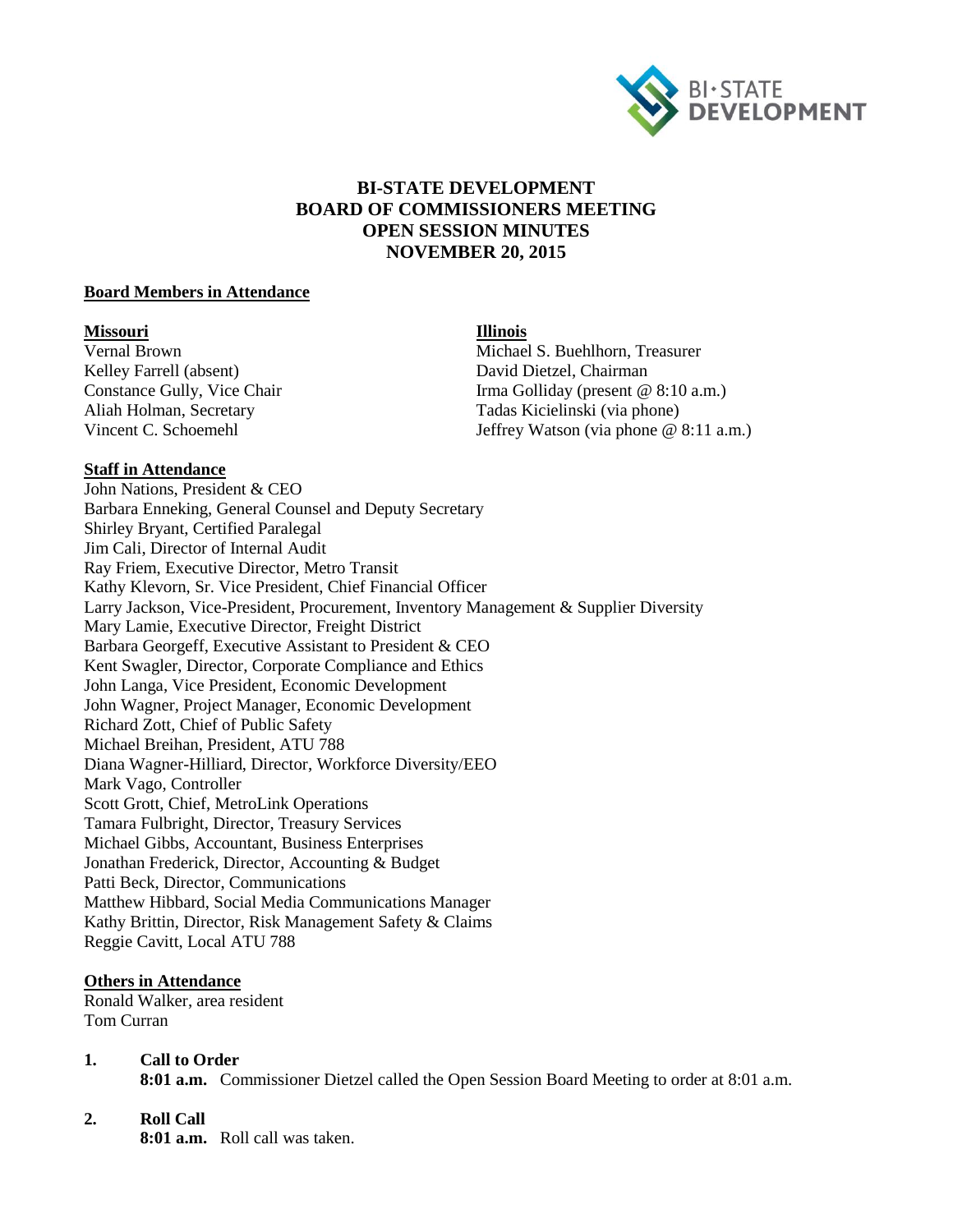Bi-State Development Board of Commissioners Meeting Open Session Minutes November 20, 2015 Page 2 of 4

#### **3. Minutes of September 25, 2015 Open Session Board Meeting**

**8:02 a.m.** The September 25, 2015, Open Session Board Meeting minutes were provided in the Board packet. A motion to approve the minutes was made by Commissioner Buehlhorn and seconded by Commissioner Schoemehl. **Motion passed unanimously.** 

## **4. Report of Treasurer**

**8:02 a.m.** No presentation was made. This agenda item was informational only. The Treasurer's Report was provided in the Board packet and will be kept at the office of the Deputy Secretary.

## **5. Report of President**

**8:02 a.m.** John Nations, President & CEO, stated that when the Research Institute was established one of the priorities was to get grant funding to cover the cost of the research and studies being conducted by the Research Institute. John Wagner, Project Manager, Economic Development, heads up the Research Institute in the Economic Development Department to study the feasibility of establishing health related clinics around MetroLink stations for the transit dependent community. Through Mr. Wagner's efforts, he was able to successfully secure a grant through the Missouri Foundation for Health in the amount of \$41,900. This is the first time Bi-State Development **(BSD)** has been able to secure an outside grant to help with research. This is an important first step, not only in better serving the public, but in BSD's corporate mission of partnering with communities, getting funding and doing the necessary research. Mr. Nations thanked John Wager and John Langa, Vice President, Economic Development, for their great work and he looks forward to the study results.

## **6. Business Services & Economic Development Committee Report**

**8:03 a.m.** The October 16, 2015, Business Services & Economic Development Committee Open Session Minutes were included in the Board packet. Commissioner Holman stated that the Business Services  $\&$ Economic Development Committee met in Open Session on October 16, 2015, and the draft minutes of that meeting were in the Board packet at tab #6. She advised that the Committee was presenting for Board approval Consent Agenda Item #10(b) the Contract Modification with Maida Engineering for Additional Design Services for Jefferson National Expansion Memorial Motor Generator Sets Replacement. The Committee also discussed and referred to the Board for approval, Agenda Item #11, the revision of *Board Policy, Chapter 30, Section 30.070, Hedging*. This item is being presented with the Committee's recommendation that the Chairman designate that the proposed policy revision not be tabled pursuant to *Article VI(D)* of the Board Policies, and that it be approved at today's Board meeting. Other items discussed and presented at the Committee meeting included the Fuel Hedging Program Statement of Policy and Strategy; an overview of the Freight District; an update on Economic Development projects; an update on the Downtown St. Louis Airport capital projects; and an update on the CityArchRiver Project. This report was informational only, and no Board action was required. A copy of the report will be kept at the office of the Deputy Secretary.

## 7. **Operations Committee Report**

**8:05 a.m.** The October 20, 2015, Operations Committee Open Session Minutes were included in the Board packet. Commissioner Buehlhorn stated that the Operations Committee met in Open Session on October 20, 2015, and the draft minutes of that meeting were in the Board packet at tab #7. He advised that the Committee was presenting for Board approval Consent Agenda Item #10a the Sole Source Contract Award to GE Transportation Services **(GETS)** – Global Signaling. Ray Friem, Executive Director Metro Transit provided the Committee with an overview of the Transit Operations FY15, Fourth Quarter Performance Report. This report was informational only, and no Board action was required. A copy of the report will be kept at the office of the Deputy Secretary.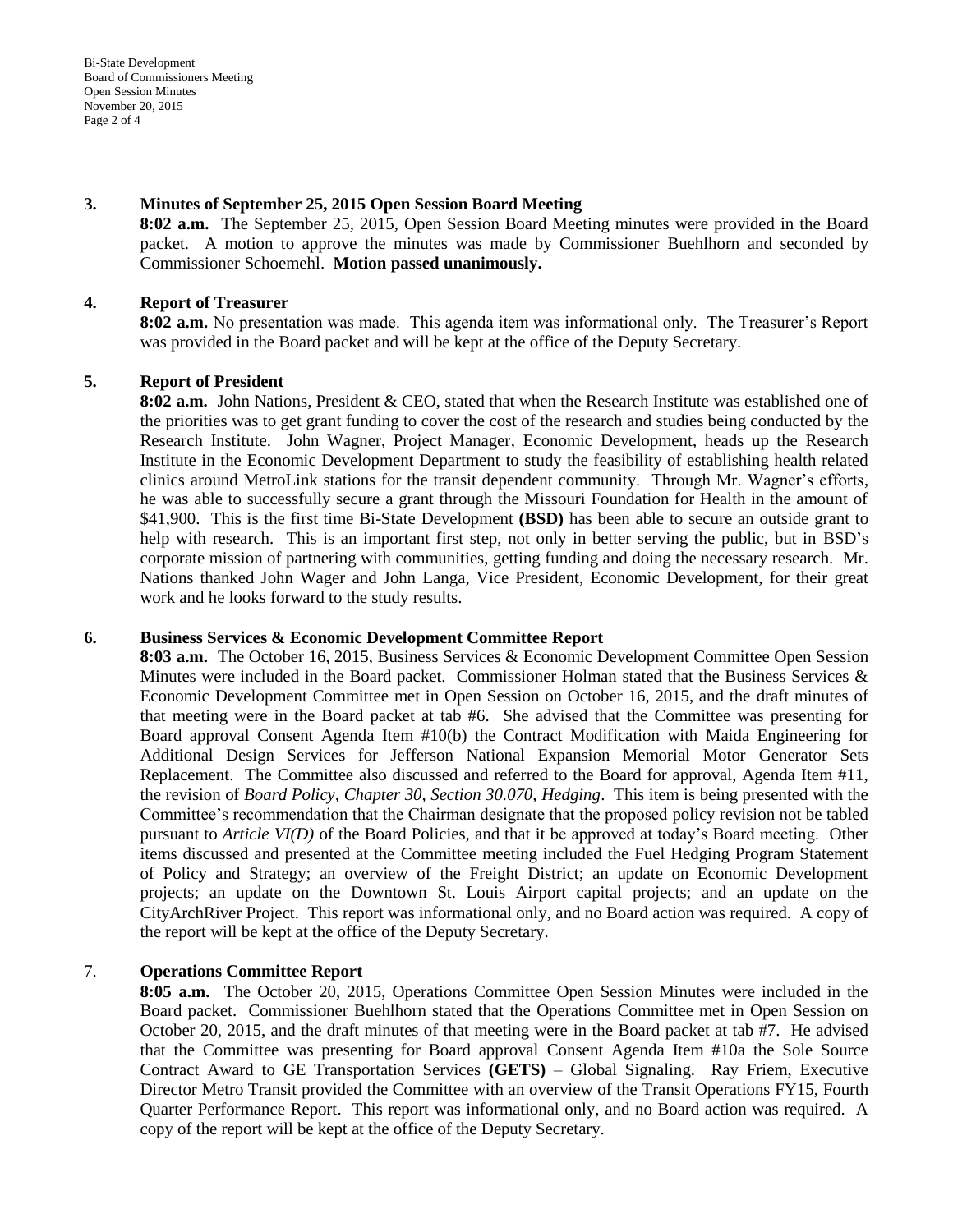Bi-State Development Board of Commissioners Meeting Open Session Minutes November 20, 2015 Page 3 of 4

#### **8. Audit Committee Report**

**8:06 a.m.** The October 23, 2015, Audit Committee Open Session Minutes were included in the Board packet. Commissioner Gully stated that the Audit Committee met in Open Session on October 23, 2015, and the draft minutes of that meeting were in the Board packet at tab #8. She advised that the Committee was presenting for Board approval Consent Agenda Item #10(c) 2012-2015 Title VI Program. The Committee reviewed the Internal Audit Status Report for the Fourth Quarter, FY15, and the First Quarter, FY16, and the Internal Audit Follow-Up Summary for the Fourth Quarter, FY15. The Safekeeping Quarterly Accounts Audit for March 31, 2015, and June 30, 2015, was also presented for Committee review. This report was informational only, and no Board action was required. A copy of the report will be kept at the office of the Deputy Secretary.

#### **9. Adjustment of Consent Agenda**

**8:07 a.m.** There was no adjustment of the Consent Agenda.

**10. Consent Agenda Item(s): 10(a) Sole Source Contract Award: GE Transportation Systems (GETS) – Global Signaling (Operations Committee Recommends Approval (Resolution #726); 10(b) Contract Modification With Maida Engineering, Inc. for Additional Design for Jefferson National Expansion Memorial Motor Generator Sets Replacement (Business Services & Economic Development Committee Recommends Approval) (Resolution #725); 10(c) 2012-2015 Title VI Program (Audit Committee Recommends Approval) (Resolution #718).** 

**8:07 a.m.** A motion to approve the Consent Agenda items was made by Commissioner Schoemehl and seconded by Commissioner Gully. **Motion passed unanimously.** 

**11. Revision to** *Board Policy, Chapter 30, Section 30.070, Hedging* **(Business Services & Economic Development Committee Recommends Final Approval Without Tabling Pursuant to Article VI (D) of the Board Bylaws)**

**8:08 a.m.** The briefing paper and attachments regarding the Revision to *Board Policy, Chapter 30, Section 30.070, Hedging* were included in the Board packet. No additional presentation was made as this matter was discussed in great detail at the October 16, 2015, Business Services & Economic Development Committee, and briefly discussed today in Commissioner Holman's Committee report under Agenda Item #6. John Nations, President & CEO, clarified that the request is for the Board to waive the tabling and approve the proposed revisions today. A motion to waive the tabling of this revision to *Board Policy, Chapter 30, Section 30.070, Hedging,* and that the Board approve the policy revision at the November 20, 2015 meeting was made by Commissioner Buehlhorn and seconded by Commissioner Brown. **Motion passed unanimously. (Resolution #719)**

## **12. 2016 Board and Committee Meeting Schedule**

**8:09 a.m.** The draft 2016 Board and Committee Meeting Schedule was included in the Board packet. A motion to approve the 2016 Board and Committee Meeting Schedule was made by Commissioner Gully and seconded by Commissioner Schoemehl. **Motion passed unanimously.**

#### **\*\*8:10 Commissioner Golliday joined the meeting.**

## **13. Board of Commissioners' Committee Assignments**

**8:12 a.m.** The list of the Board of Commissioners' 2016 Committee Assignments was included in the Board packet. This agenda item was informational only, and no Board action was required. A copy of the 2016 Committee Assignments will be kept at the office of the Deputy Secretary.